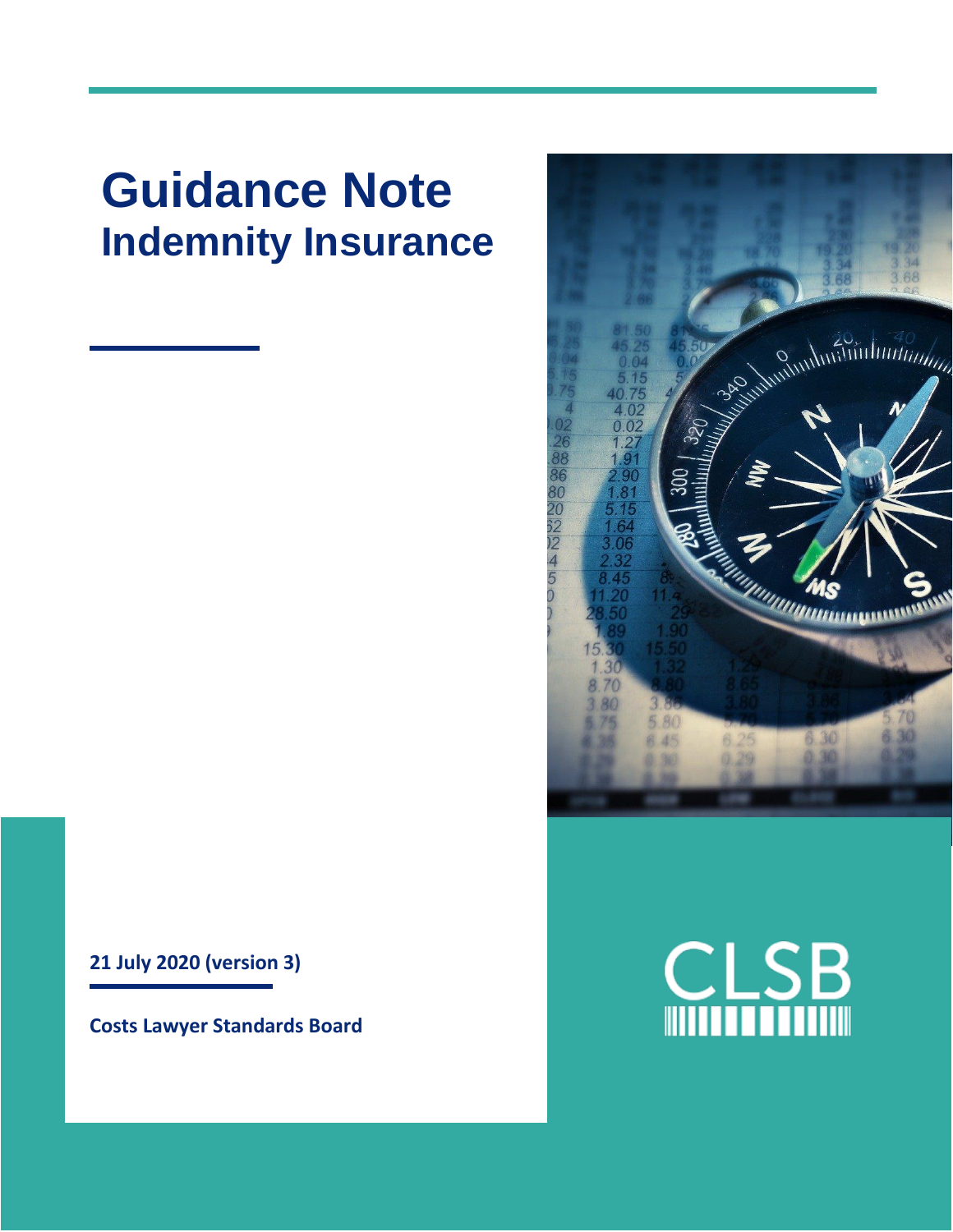# Professional indemnity insurance (PII) requirements

- 1. All Costs Lawyers regulated by the CLSB must have appropriate professional indemnity insurance (PII) in place. This is a condition of practising, as set out in Practising Rule 9.
- 2. Practising Rule 9 provides that you must:
	- have PII cover at a minimum level of £100,000 (for any one claim), to include loss of documents; and
	- on an ongoing basis, assess all financial risk associated with your work and ensure you have PII in excess of the minimum at a level commensurate with that risk.
- 3. This guidance is intended to help you meet the requirements of Practising Rule 9. If you are a sole practitioner, or are responsible for purchasing PII for a firm or company, this guidance will be relevant to you.
- 4. Many Costs Lawyers are covered by their organisation's PII. It is your responsibility, as a regulated individual, to check that your organisation's PII policy adequately covers the work that you do.
- 5. If you practise in a firm or company that is regulated by the Solicitors Regulation Authority (SRA), this guidance will be less relevant to you. This is because, under Rule 3.1 of the SRA's [Indemnity Insurance Rules,](https://www.sra.org.uk/solicitors/standards-regulations/indemnity-insurance-rules/) all organisations regulated by the SRA must take out and maintain PII in accordance with those rules. If you work for such an organisation, you are unlikely to require additional insurance to meet the CLSB's PII requirements. However, you should confirm this with your organisation and ensure that the firm's PII policy covers your individual role and employment status.

## Why you need to have PII

6. The reason we require Costs Lawyers to have appropriate PII in place is to ensure that you can meet any civil liability incurred in the course of providing regulated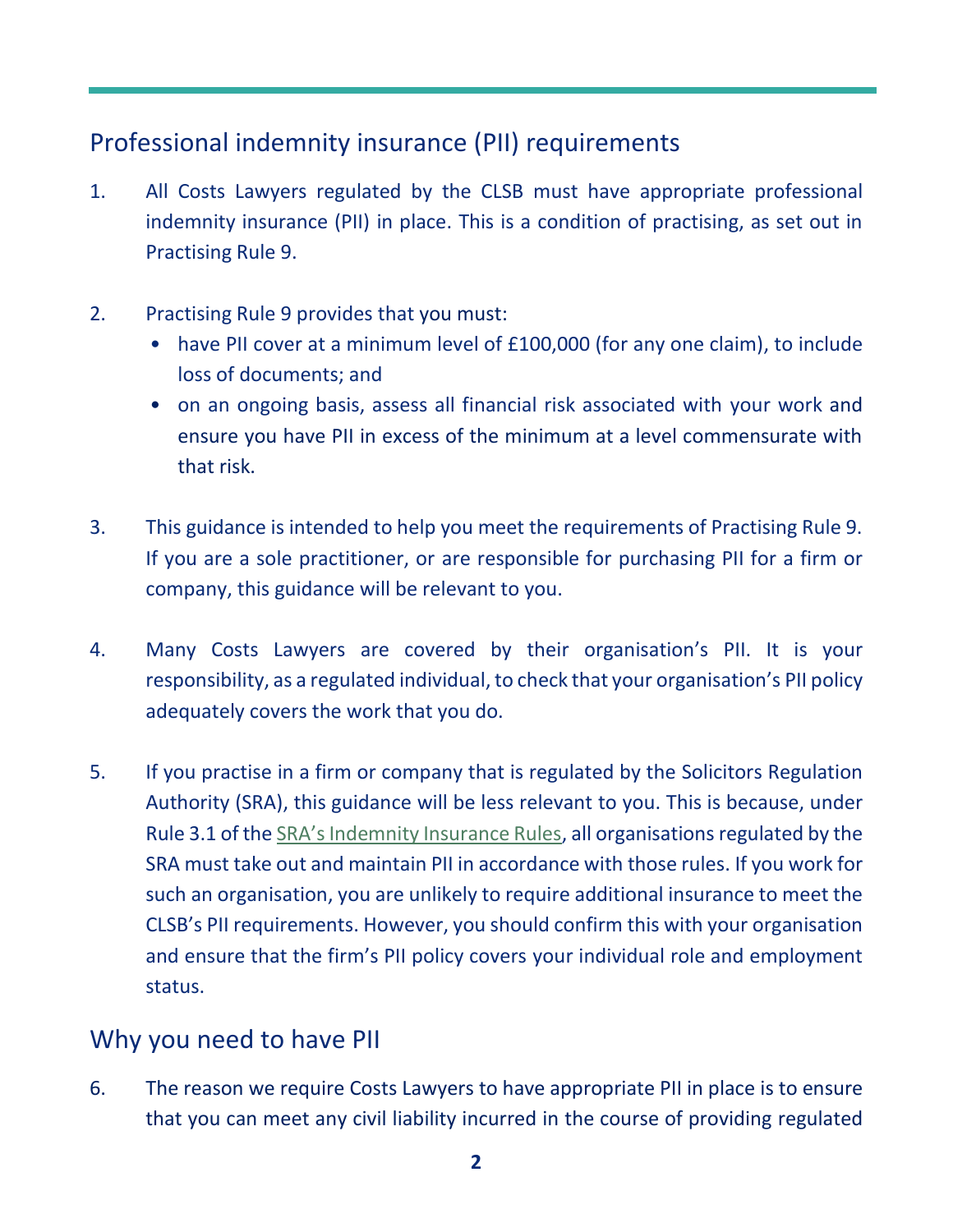services. This protects your business from financial harm, including potential insolvency, and ensures that compensation is available to your clients where needed. It is one of the ways that we build confidence in the profession, giving clients assurance that a regulated Costs Lawyer will be able to put things right if something goes wrong.

- 7. The CLSB is required to promote certain regulatory objectives under the Legal Services Act 2007. The requirement for all Costs Lawyers to have PII helps us to address the regulatory objectives of:
	- Protecting and promoting the public interest
	- Protecting and promoting the interests of consumers
	- Encouraging an independent, strong, diverse and effective legal profession
	- Promoting and maintaining adherence to the professional principles
- 8. Having appropriate PII in place will also help you meet your obligations under our [Code of Conduct.](https://clsb.info/for-costs-lawyers/costs-lawyer-handbook/) Paragraph 3.8 of the Code of Conduct requires you to maintain PII and provide evidence of that insurance cover if requested by a client, the CLSB, the Association of Costs Lawyers or the Legal Ombudsman. More generally, having appropriate PII in place will help you to:
	- act with integrity and professionalism
	- act in the best interests of your client
	- provide a good quality of work and service to each client

# Choosing an insurer and policy terms

- 9. We have an open market policy with regard to Costs Lawyers choosing an insurer. This means we do not hold a list of participating insurers or have a recommended pool of insurers. This is intended to encourage competition in the market and give you the flexibility to choose a product that is right for you and your practice.
- 10. We encourage you to research the market and choose an insurer that can provide suitable PII to cover your regulated activities. You can consult the Association of Costs Lawyers for advice on identifying an appropriate insurance company or broker.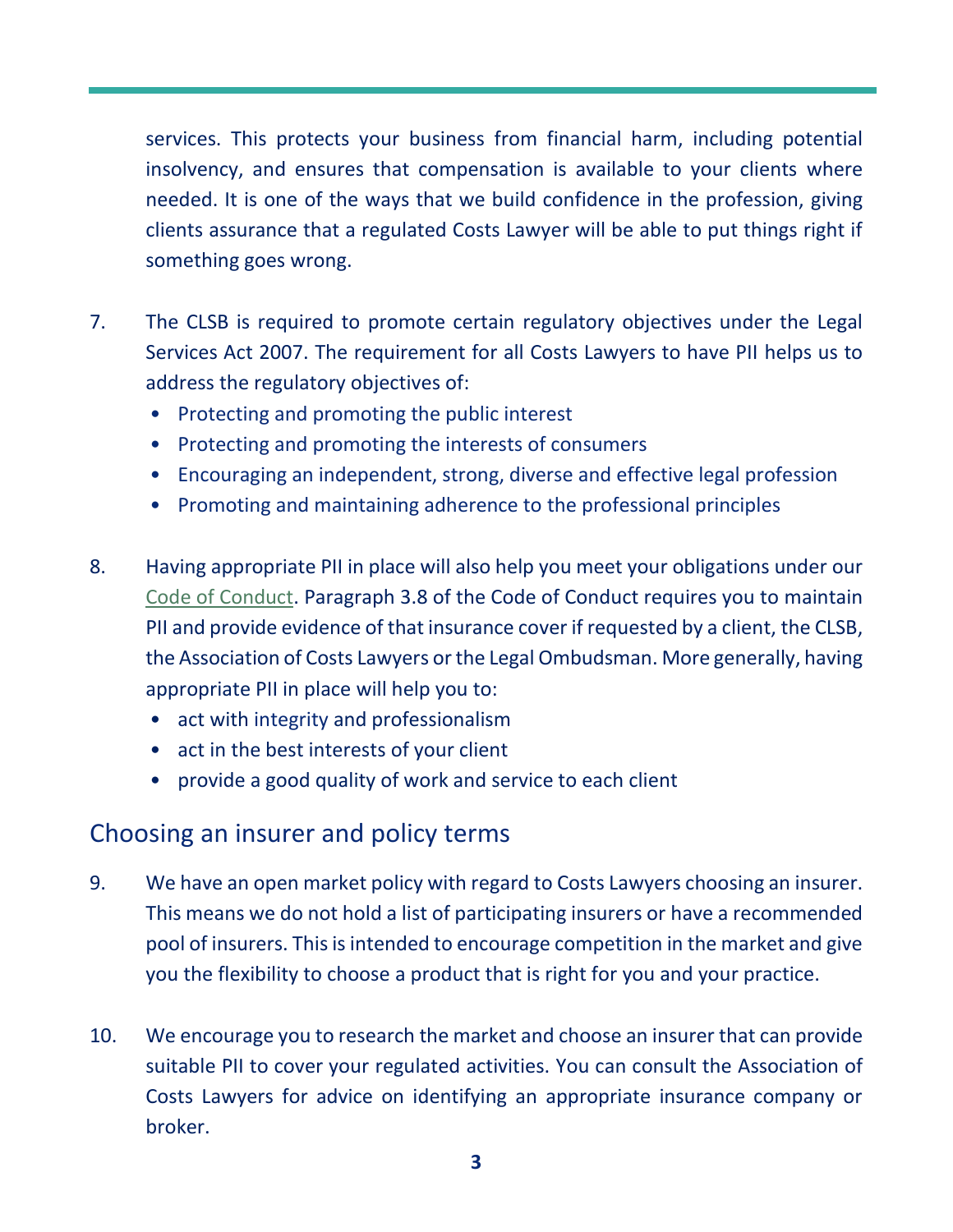- 11. Given the wide range of insurance products available and the different practising arrangements of Costs Lawyers, we do not specify minimum terms for your PII cover (other than the value of the cover and the requirement to insure loss of documents, as set out in Practising Rule 9). You should consider whether it is necessary for your PII to include terms that relate specifically to the type of work you do. For example, your policy might need to cover risks that are unique to the legal profession, such as monetary awards made by the Legal Ombudsman.
- 12. You will also need to check that your PII policy does not contain restrictions that could affect your ability to provide regulated services. If the policy terms are inconsistent with your regulatory obligations, the policy will not be suitable for your needs. An example of this would be a policy term that prevents you from dealing with a complaint in line with your internal complaints procedure or prevents you from being open and honest with the Legal Ombudsman or the CLSB.

#### Run-off cover

- 13. Run-off cover provides insurance for claims made against you after you cease to practise. Having run-off cover means that both you and your clients are protected for a reasonable, but limited, period if you exit the profession.
- 14. Arrangements for run-off cover are not specifically regulated by the CLSB. However we recommend that you obtain PII insurance that will cover claims for at least six years after you cease to practice. You should discuss run-off cover with your insurer or broker, including run-off arrangements in circumstances where a successor practice takes over your client matters.

## Amount of cover

15. We require you to have a minimum level of PII cover. The minimum level is established in Practising Rule 9 as £100,000 for any one claim. This level is broadly commensurate with the needs of a costs practice that carries out relatively lowrisk work.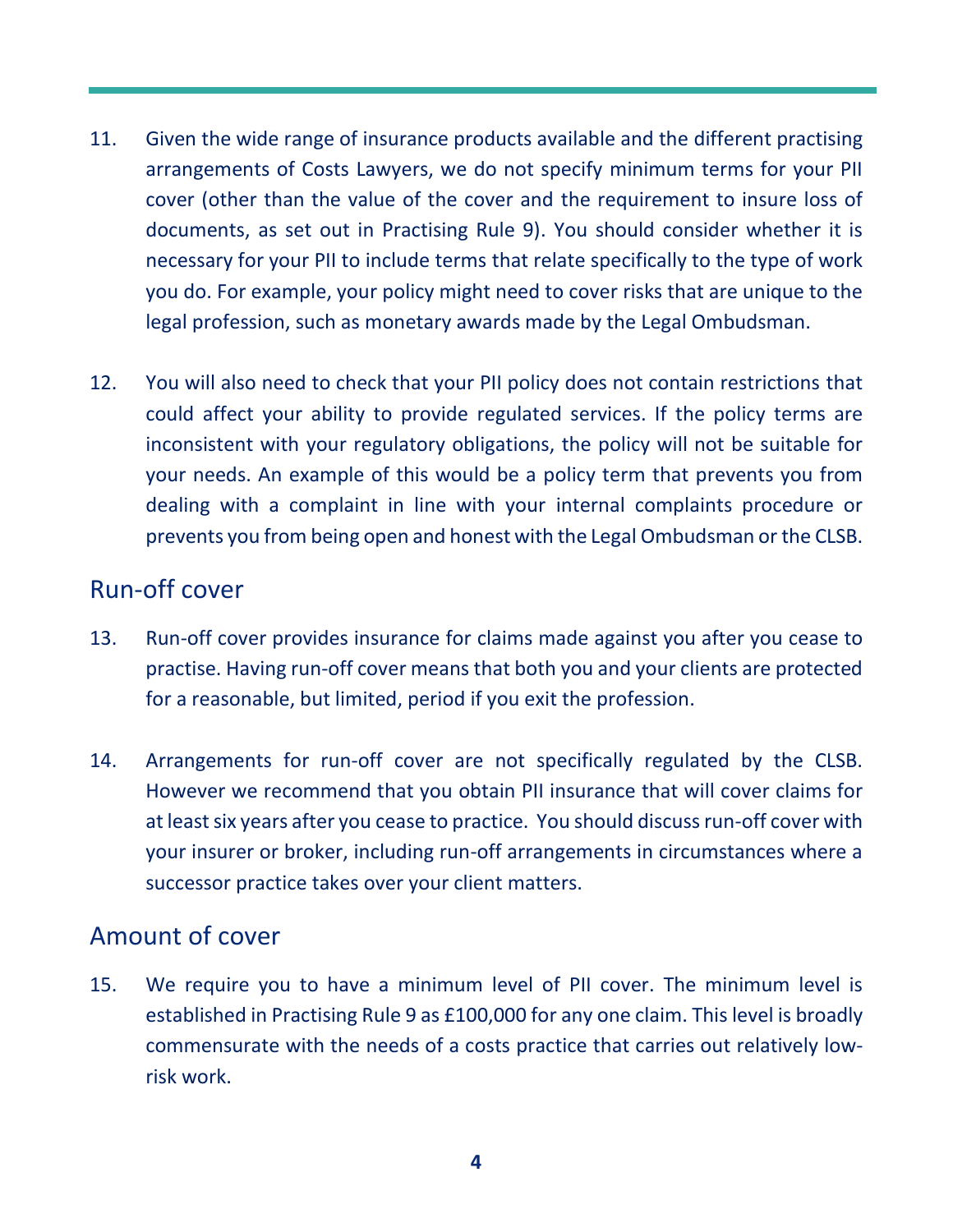- 16. We would emphasise that this is a minimum standard and that you must, under Practising Rule 9.1(b), assess the financial risk associated with your work and ensure that your PII cover is commensurate with that risk. In practice, this means that the majority of Costs Lawyers have PII cover that exceeds the minimum value; our data shows that around 90% of Costs Lawyers procure cover above the minimum level.
- 17. There are no hard and fast rules for gauging the amount of cover you will require, but the following section on risks associated with costs work might help you decide on the scope and level of PII cover that is appropriate for you. In principle, you must always ensure that:
	- your insurance is sufficient to at least meet the CLSB's PII requirements
	- your insurance will adequately cover the risks associated with your particular business activities

You should discuss your activities and associated risks with your insurer or broker.

#### Risks associated with Costs Lawyer activity

- 18. Below is a list of factors that you could take into account when discussing your PII needs with your insurer or broker. It is not an exhaustive list; you will be best placed to assess the risks associated your individual practice.
	- Consider the number of clients you have and their typical client profiles
	- Estimate the value of client work for your typical client and probable maximum loss if something went wrong
	- Consider the parties to whom you might be liable, for example you might be liable to an instructing solicitor and/or their underlying client
	- If you have been practising for a period of time, consider your previous claims experience, in particular the value and types of claims made
	- Identify the typical risks that are associated with Costs Lawyer work, as well as any that are unique to your practice, such as: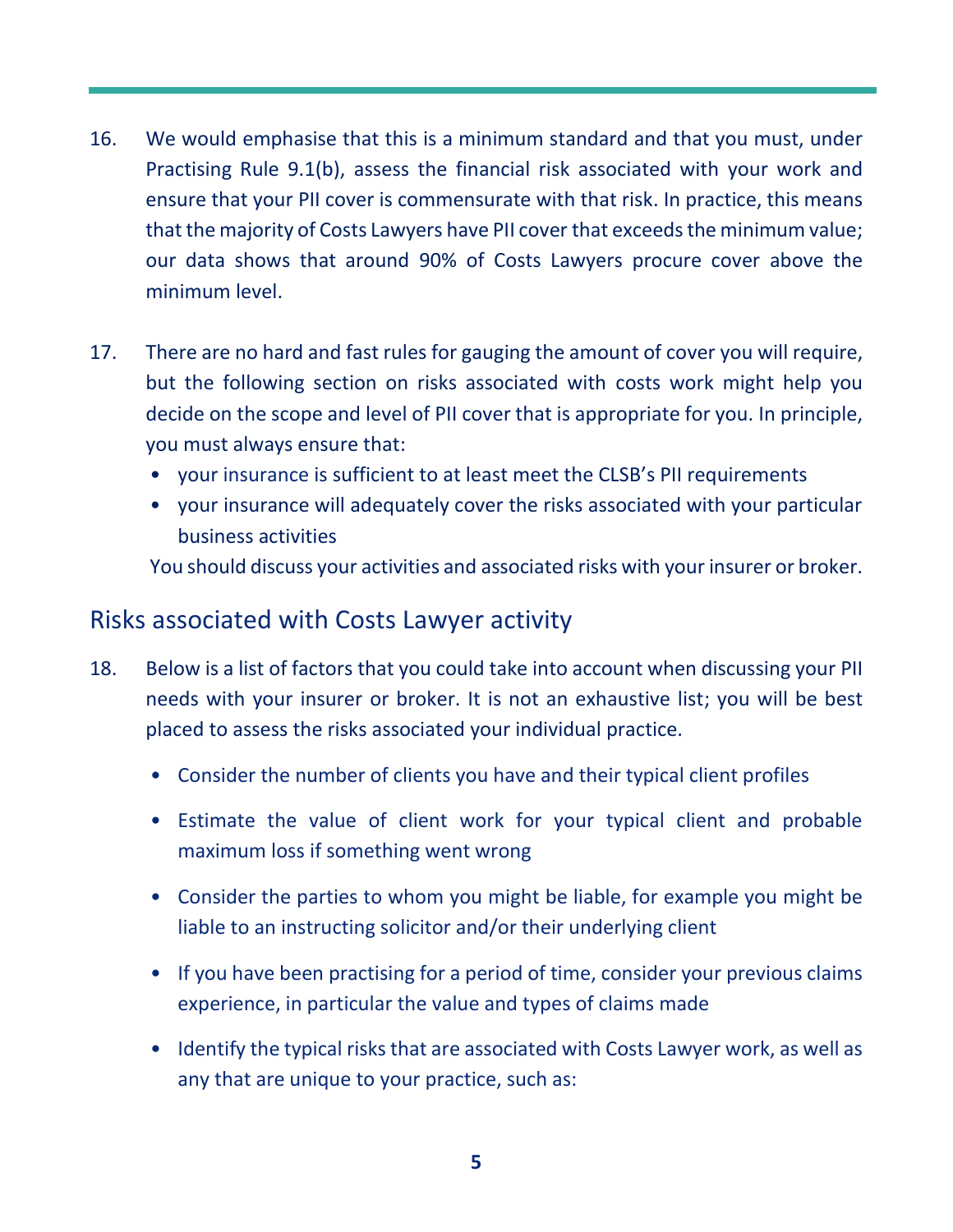- missing court deadlines or otherwise failing to comply with procedural rules, resulting in the imposition of sanctions
- making an error in a bill, resulting in the client's costs entitlement being undervalued
- failing to identify and raise a valid point of dispute
- not providing continuity of service, for example by failing to attend a hearing
- underestimating costs when preparing a budget, limiting the costs that could be recovered by a successful client (or by their advisers, depending on the fee arrangement in place)
- Consider other potential losses that could be incurred by your clients in the course of their relationship with you, for example if you experienced a data breach
- Consider how aspects of your operating model, such as supervision arrangements for junior colleagues, impacts the likelihood of a risk materialising
- Assess the risks associated with any outsourcing arrangements you have in place for client work

## Informing clients about your PII arrangements

19. You need to tell your clients about the PII arrangements you have in place. Our [guidance on client care letters](https://clsb.info/for-costs-lawyers/costs-lawyer-handbook/) notes that you should provide information on your PII cover in the client care letter or in a separate document if more appropriate (see the table in section 8 of the guidance). Specifically, you should advise clients of your current level of PII (including cover for loss of documents) and that adequate PII will be in place throughout the instruction to cover the risks associated with the work.